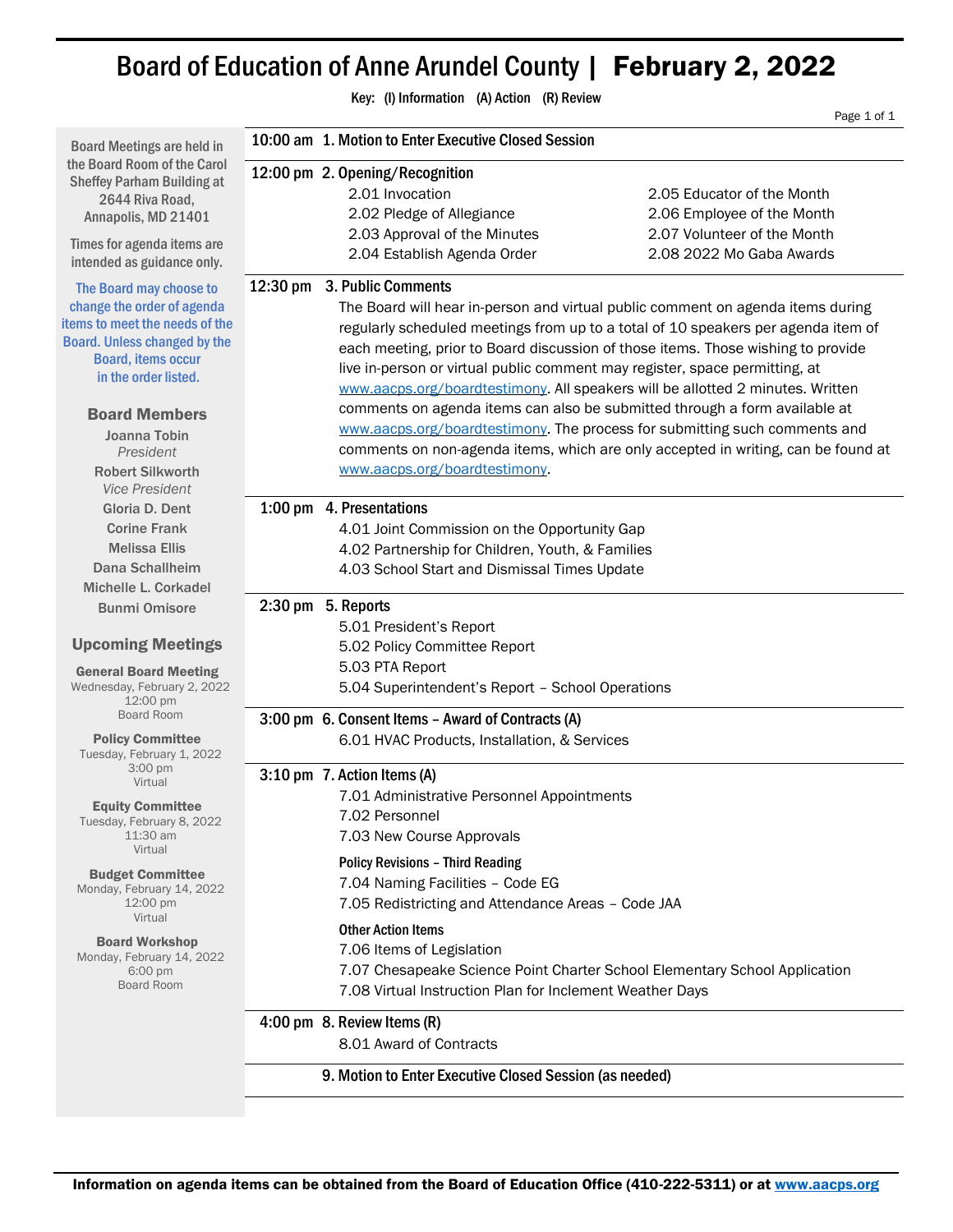The following testimony was submitted for the February 2, 2022, meeting of the Board of Education. The "…" designation indicates the cutoff of testimony due to it exceeding the word the limit. The full version of such testimony has been provided to the Board

### **ITEM 4.03 School Start and Dismissal Times Update**

1. Two points: 1) The school year should not be extended for inclement weather days, nor should children be forced to virtual learn on snow days - it's too confusing and stressful for elementary age. Start taking away days in Spring Break. 2)The start and end times for the 2022/2023 calendar needs to be released post haste. Many parents are attempting to arrange childcare for the upcoming school year and are unsure if we need to recommit to our current childcare or decline to open availability for others.

Amanda Camhi Pasadena

## **ITEM 5.04 Superintendent's Report – School Operations**

1. Every few weeks, several of the same concerned parents write in or speak to advocate and ask questions about our children's education. We receive little acknowledgement, no answers to our questions and concerns, and we see your disinterest as most of you check your phones or stare at your laptops as we pour our hearts out to you. We don't know if you're reading the written testimonies. It's as though public comment is nothing more than a standing agenda item, like the Pledge of Allegiance; including it "for the record", yet no one is actually listening to the words being said. Week after week, it's disheartening because, well, these are our kids, and this is their one and only childhood.

So, again I write to request that you consider the most recent data regarding masking children in schools. This week Dr. K began sharing an infographic showing how ineffective cloth masks are in preventing the spread of the virus. Cloth masks are what most children are wearing as you know, and we are being told that there is no benefit.

Will you please partner with us to appeal the guidelines of the MSDE and State Superintendent requiring forced masking our kids until 2023? Will you stand up for our kids and question the need for universal masking, just like you did with contact tracing and quarantining healthy kids? PLEASE?!!

Give back the funding if that's what it takes to unmask our kids. They were happier before Chromebooks and BrightSpace anyway.

Tina Belford Linthicum

2. These are a couple of examples and/or reasons why I think that the masks are not helping whatsoever and may be making things worse. One example is that one of my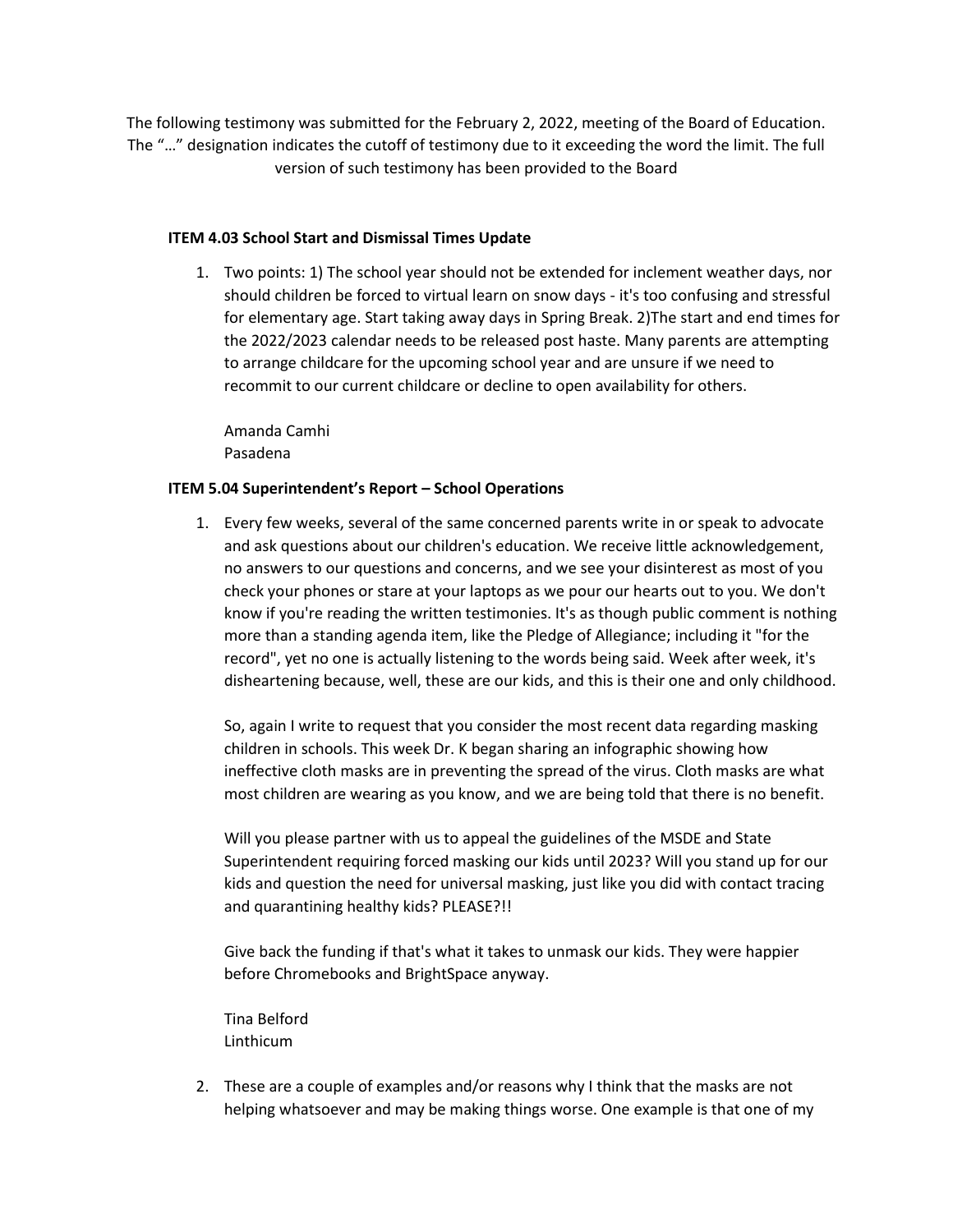friends got a ringworm infection on his face that was likely due to his mask holding in bacteria on his skin. Another reason why the masks are not helping is that everyone can barely breathe, and when we try to pull down our masks we get in trouble by teachers. Another example is that we're not able to show our face. A face is something to be proud of and it's your only unique feature that only you have. To cover the thing that you should be proud of is unacceptable. All in all, I can confirm that these masks are not helping me, my friends, and even the teachers. If they stop COVID-19 then why have teachers and students that even wear two masks on their faces have gotten COVID, but I keep my mask down a lot and haven't gotten it. It's a 50/50 chance. Thank you for reading this.

 Brendan B., 6th Grade Linthicum

3. Another month goes by where I sit and wonder what AACPS BOE will do to stand up for the children in this county. Another meeting where we sit and listen to the AACPS BOE act as experts in countless topics, especially those pertaining to the health and wellness of children in this county.

As I am sure you have all seen, our very own county department of health recently released an infographic containing information that completely contradicts what the county DOH director advises this very school board about. When will this school board, this superintendent, this student representative, take off the blindfolds and realize that the last 2 years have been nothing but a game of who can make the most money from pharmaceutical companies and corrupt government officials?

Sadly, our children continue to be the ones punished the most by ridiculous guidelines and mandates.

"The true character of society is revealed in how it treats its children." -Nelson Mandela

Amy Willey Pasadena

4. On the AACO Dept of Health website, you'll find a recently posted infographic that states cloth masks offer 0% protection against viruses.

On the same website, you'll also find following quote by County Health Officer, Dr. Kalyanaraman: "Masks and masking requirements have been demonstrated to be effective at decreasing COVID transmission and hospitalizations."

Our board and superintendent follow EVERYTHING Dr. K says, almost without question. When he is questioned at BOE meetings, he rarely answers a question with a 'yes' or 'no' and instead provides lengthy verbal responses without substance and overuses the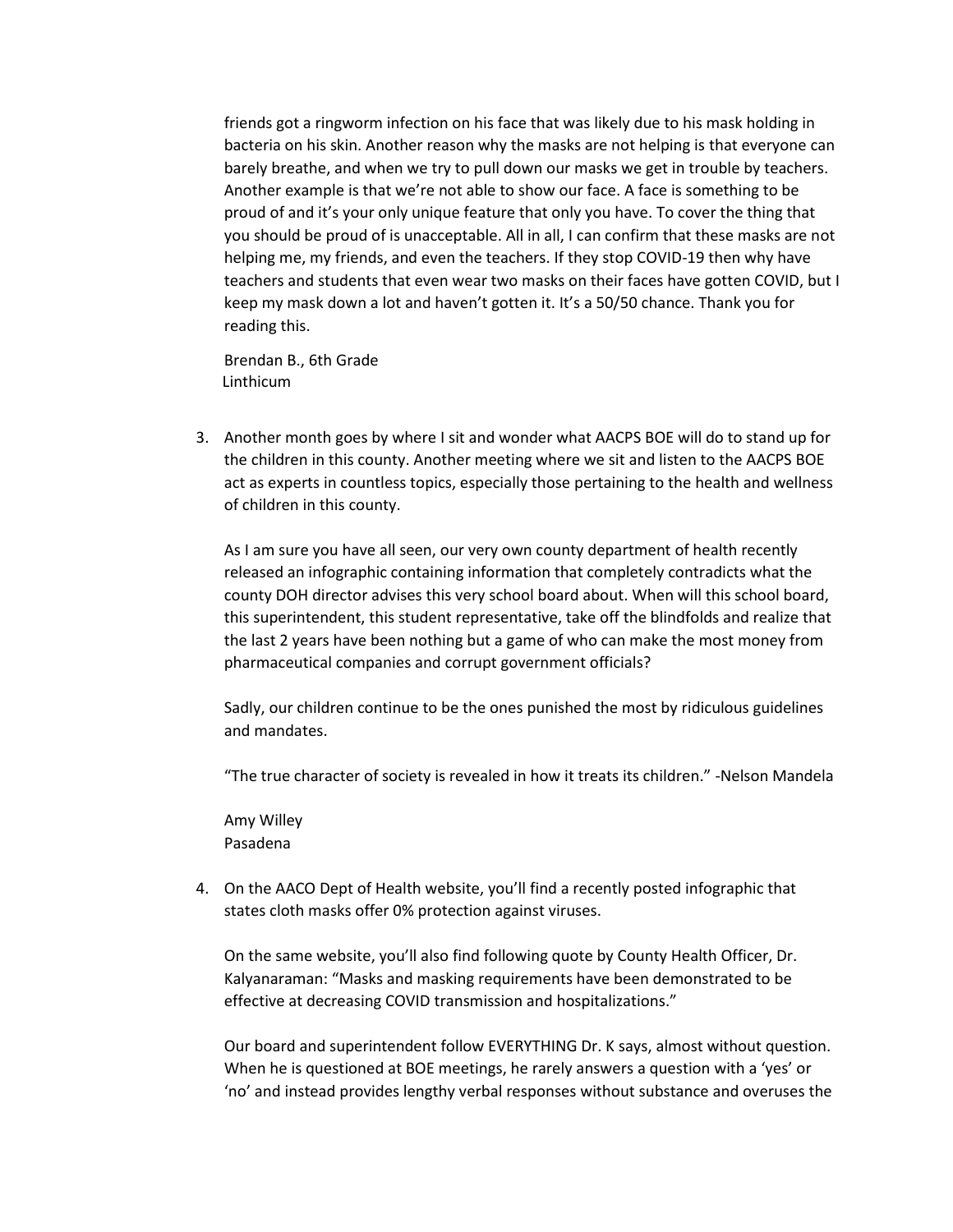word, 'right'. Using this word is a form of dominant speech that intends to influence the listener, despite a lack of solid information provided in the response.

Why are we listening to Dr. K and ONLY Dr. K? Why do we blindly follow his every suggestion? His own website shows that he doesn't have the answers.

Maryland is in the minority in the country regarding mandates. Specifically, we are one of only a handful of states that have a mask mandate. There are millions of children attending public and private schools unmasked - and they are surviving and thriving. If other states can do it successfully, why can't we?

I understand masking is currently a state mandate and out of this board's control However, I am bringing up the topic as an example of why we need to open our eyes, our minds, and our hearts and start thinking for ourselves. Following one man's every suggestion, despite a lack of evidence supporting his recommendations, is not only irresponsible, it is reckless…

Jennifer Fold Linthicum

5. Our children should not be required to mask in schools. It has been proven utterly ineffective at preventing the spread of COVID -19 variants, so why should we require children, who are the least impacted by the actual disease to wear them? It is a distraction as well as complete waste of time and energy for the teachers who have to enforce the mask-wearing. We need to get these kids back to a normal education where they can see their teacher and classmates' faces!

Colleen McGilvray Arnold

6. Please allow a mask optional choice for our children. Below is a statement from a group of physicians from Urgencyofnormal.com There is considerable data there to support allowing our kids a return to normal.

In much of the United States, adults have the option of returning to life essentially as we knew it in 2019. However, children continue to experience disproportionate restrictions, and the costs are mounting.

Youth depression, suspected suicide attempts, drug overdose deaths, and obesity have all risen dramatically during the pandemic. The unintended consequences of pandemic restrictions are now a greater risk to our children than COVID, and we must act on that reality.

Meanwhile, children's already-low risk from COVID has become even lower. Vaccines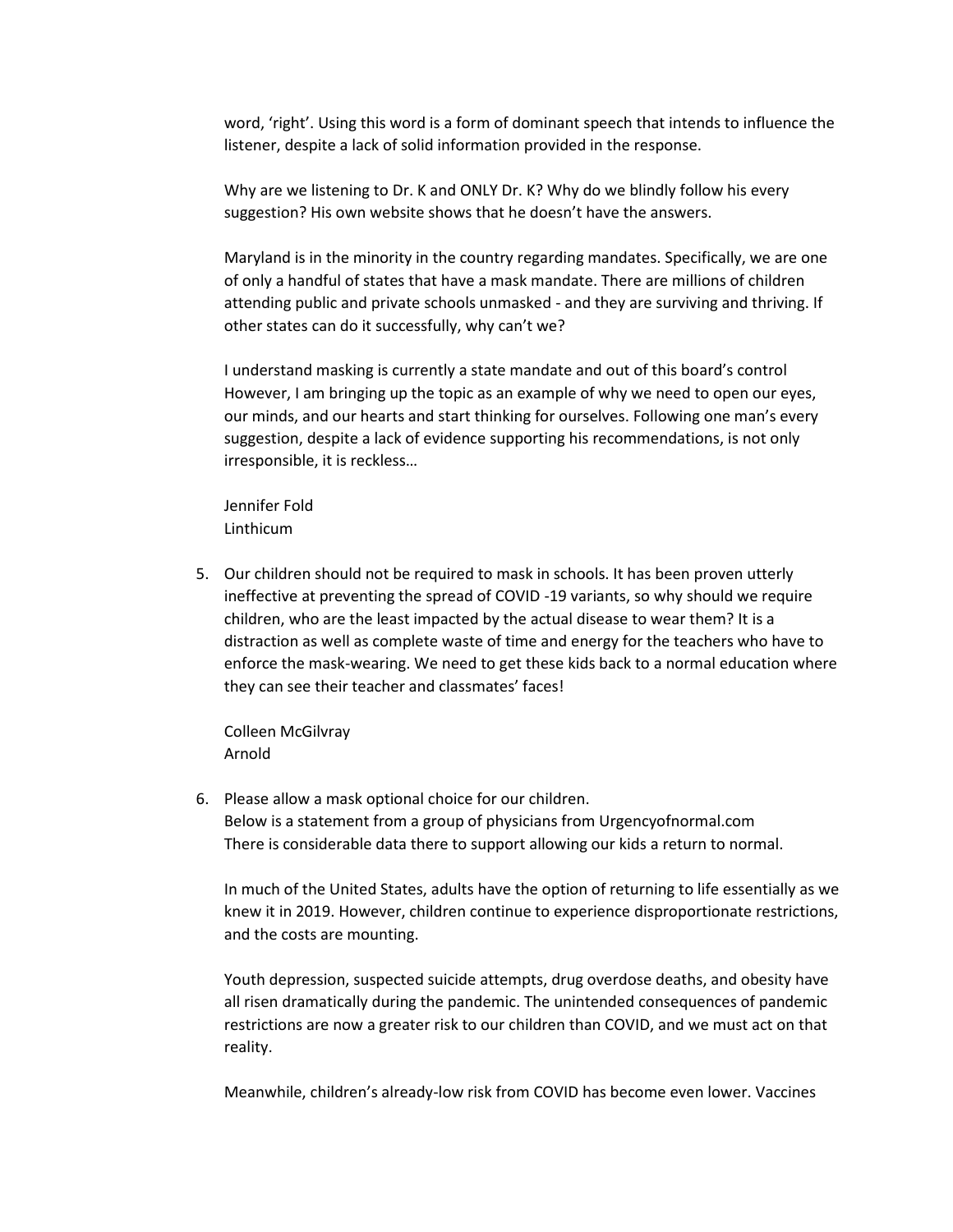are available to children aged five and up, the Omicron variant is causing milder disease, and vaccines continue to be extremely protective against severe disease in the Omicron era.

Based on a careful review of all of this evidence, we believe it is time to allow children the same return to normalcy that adults have enjoyed. Children's schools, athletics, and activities should be restored to their 2019 norms. Masks should become optional in US schools (we suggest, by February 15), and we can also return to pre-pandemic norms for quarantines: if you are sick, stay home.

Dennis Deitch Arnold

7. With no indoor mask mandates for children and adults in this county everywhere else except schools, it is absurd to uphold the indoor mask policy in schools where facial expressions (my son has a speed IEP) and every aspect communication is critical. The argument of 'my mask protects me AND you' is obsolete given what we've learned about the ineffectiveness of cloth masks. But with the effectiveness proven in N-95s (which protect both parties if one is wearing), if anyone CHOOSES to wear a mask, there are options that will protect them AND are readily available. We have learned so much about masks, how they protect and when they should be worn that if those that choose to wear them want to, they have a safe option that does not require those around them to be masked. Follow the science and let people have a CHOICE!

Marina Anglim Arnold

8. I want to express my concern that our children are still being treated so poorly and forced to carry the burden of all these covid policies. I have had many parents come to me very upset and unable to understand why the student athletes are still required to "test to play" at AACPS. Outside of school this is not a requirement of athletes. Why are you still signaling out one group? This is not helping spread the virus. Many feel this is discrimination and I told them I would ask this question.

Also, why are kid still being masked considering the new information that the AA County Health Executive, Dr. K, posted on his site that the masks the vast majority of the children are wearing have ZERO percent efficacy against the virus? I am tired of what I see in the news or on social media when adults argue against unmasking our kids. I am baffled and disgusted by their lack of care or concern of the social and emotional impacts on our children who have been masked for two years! What I see is these adults being loud and act as if they care about the social and emotional impacts of our children, however only when pushing social justice and identity politics in our schools. We need to get back to teaching the basics and focusing on getting our kids' lives back to normal by removing the testing and making masks optional.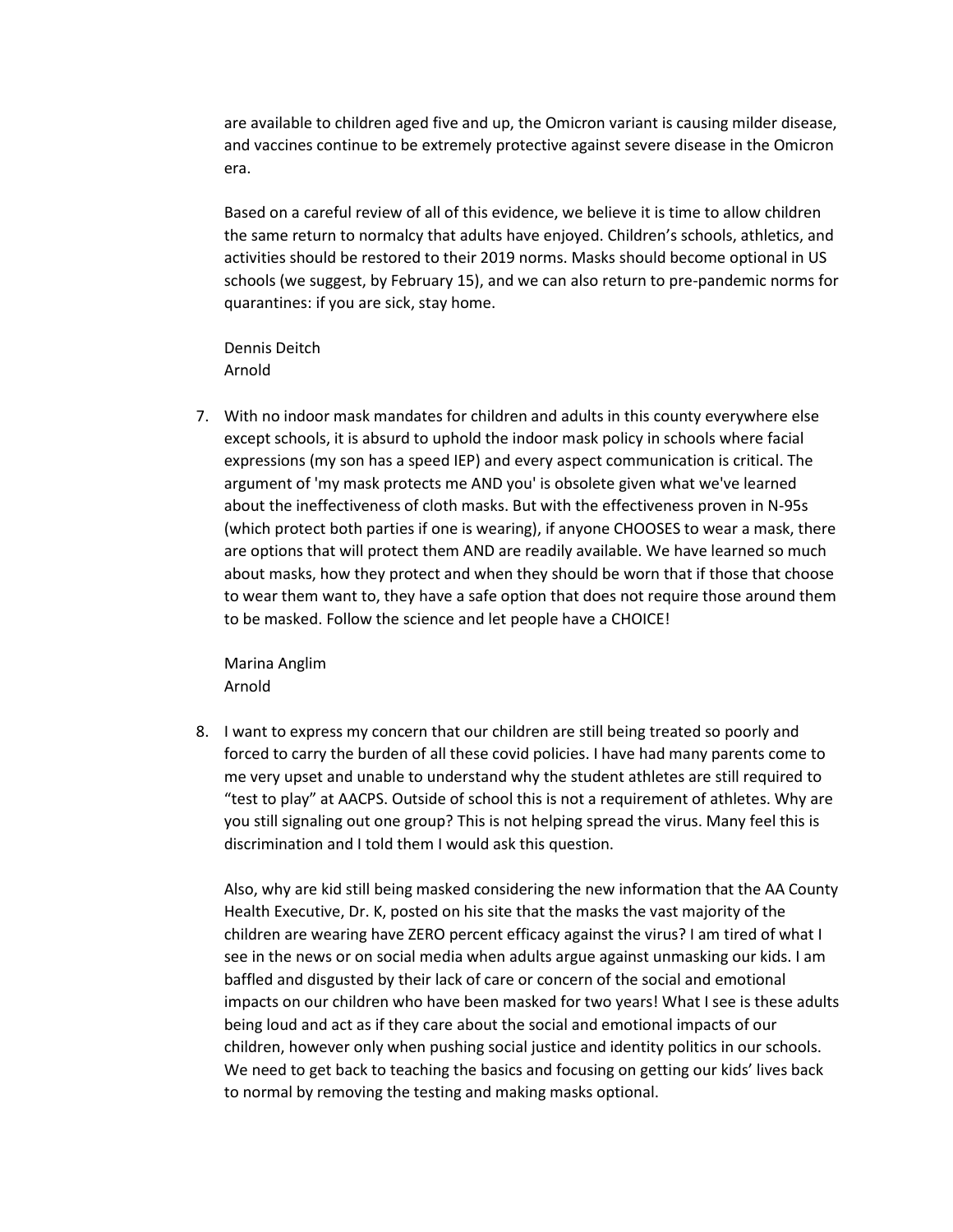Melissa Idleman Pasadena

9. It is time to unmask our children. They have a right to an education without masking. The majority of masks that the children are wearing are ineffective in protecting them and others according the Anne Arundel Health Dept. it should be an option. If parents want their child masked, then have them wear a N 95. If a parent does not want their child to wear a mask, then that is also an option. It's common sense if you are at high risk then take precautions. Those that are not should not still be suffering and missing out for those that are. It's absolutely asinine that we can pack sporting events and other places unmasked yet we are still masking our children.

Lauri Orders Arnold

10. No more masks for our children. I would like to recommend that families get to choose to mask their children. Kids are falling behind in our county/states. Other states have dropped the mask mandate a long time ago and their students are thriving. My 3rd grader who has spent the majority of her school in a mask. It's been hard for her to learn to read and hear sounds. Please no more masks.

Alice Frazier Annapolis

11. My first-grade son has spent his entire school year wearing a mask. He is currently in 1st grade and has had an IEP for speech since he was 4 and is struggling with reading. I believe taking his mask off in school will help him with reading, his speech and socially. After many conversations with my son's teacher a majority of students in 1st grade are behind in reading, math and other areas. In order to properly educate these students please remove their masks.

Stephanie Agresti Arnold

#### **ITEM 7.03 – New Course Approvals**

1. This is sexuality and the content does not belong in the school. Public schools should be focused history, math, reading, writing, nationalism (love and respect for America) and the arts.

Sexuality is parental conversations and should be covered by the family at their discretion.

Taxpayer money should be spent with actual education, which was destroyed with the initiation of common core now with the attempts to teach our kids to hate their County the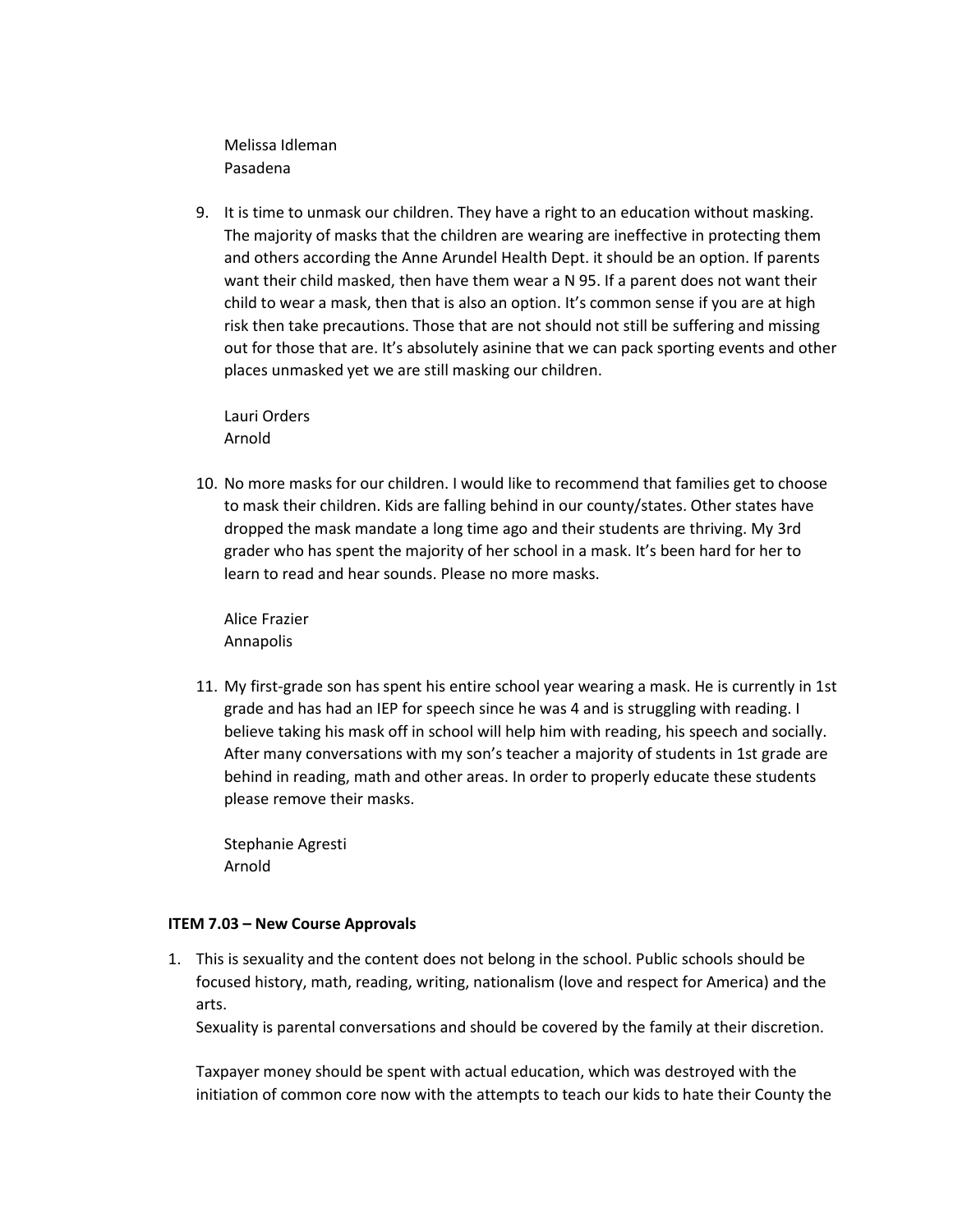Founding Fathers, but not learn anything. I will stand behind any education on the dangers of socialism or communism but outside of American History such as the Revolutionary War, the Civil War, the Cold War, the Constitution and its value. But racist curriculum and sexuality is not acceptable. The libraries have homosexual pornography. This is illegal and again has no place in the schools. The only job is to teach the basics of American history, math, English, reading and writing. The public schools are failing at these basic ideas but the only thing that has been left out is love of County Keep sexuality out of the schools. This is not your job!

This is part of Critical Race Theory education and is not what I accept for my kids' education and is not what should be taught in our schools it is divisive, and teaches kids to hate themselves and others. Stop indoctrinating our kids and start doing your jobs or you are no longer needed.

Noelle Lang Crofton

2. I am NOT in favor of the addition of the new course titled LGBTQ. As a retired high school teacher from our county, there are far more important courses that could be added such as teaching our students how to budget their money, etc. The youth of our public school system do NOT need a course such as this one.

Carolyn Smith Severna Park

3. I am writing to enthusiastically support both proposed courses: African American History in Anne Arundel County and LGBTQ+ Studies. Learning about history deepens our understanding of the past, present, and how we navigate the future. The more specific we can get with our historical subjects the more meaningful the learning experience can be, especially when students see themselves or immediate environment reflected in the content. After teaching GCC and PVA GCC for Anne Arundel County, I get excited reading these course descriptions because they extend and deepen those pre-requisite conversations we sought to have with our students in 9th grade…the relevance of getting to know the history of the grounds with which you live, how identity plays a huge part in someone's lived experience, learning about barriers and barriers broken down, discovering heroes and historical figures you identify with, acquiring a new lens' for seeing the world and its peoples, reflecting together in civility with classmates…there is so much power and richness in expanding one's personal lens. We are in desperate need of an LGBTQ+ Studies course, there is a rich people's history that is not currently reflected in our history curriculums. LGBTQ+ students can feel a sense of erasure when they are not represented, that should be enough reason to approve of the course. But those who are not a part of the LGBTQ+ community have just as much to gain from an opportunity to understand deeper and more fully the LGBTQ+ community through its rich history.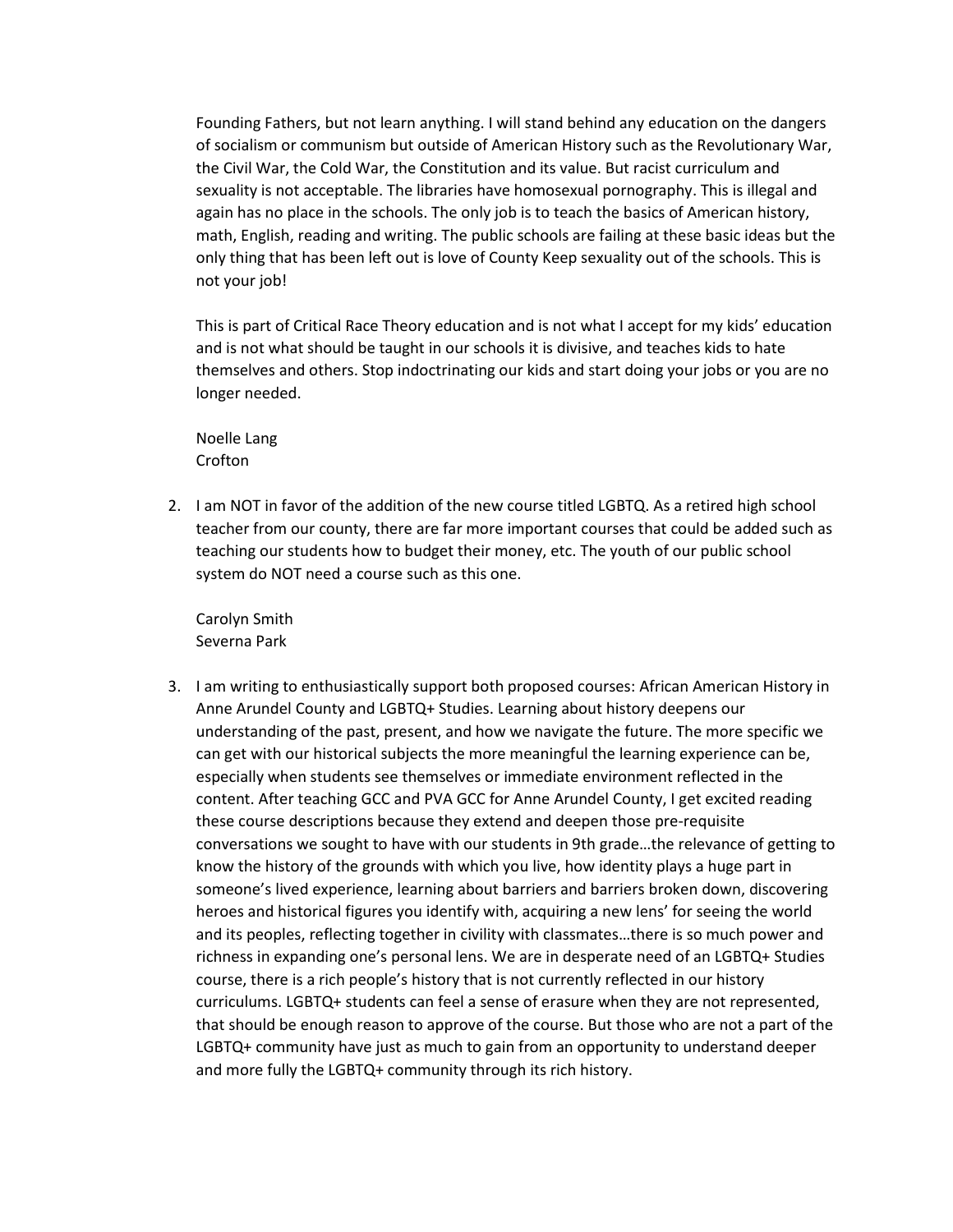Catie Russo Arnold

4. I oppose the inclusion of the two courses recommended for inclusion in the public school system; African American Studies and LGBTQ+ Studies. Each course description states that the topics are covered in the US History curriculum. I feel that if a student wishes to learn more about these topics, then they can research on their own. Teachers may also provide a list of books and other resources for them to access on these topics.

Christine Hunt Crownsville

5. I oppose the inclusion of the two courses recommended for inclusion in the public school system: African American Studies and LGBTQ+ Studies. Each course description states that the topics are covered in the US History curriculum. I feel that if a student wishes to learn more about these topics, then they can research on their own. Teachers may also provide a list of books and other resources for them to access on these topics.

Jay D Crouthers **Crownsville** 

6. Will someone please explain why AACPS is concerned with approving new elective courses right now? I was shocked to see this as an agenda item, and even more surprised that George Arlotto has already taken the time to review and recommend approval of these courses. The content of the courses is irrelevant to my point, although I understand there is grant money and funding tied to social justice initiatives. <https://marylandeducators.org/racial-and-social-justice-issues/>

<https://www.nea.org/advocating-for-change/racial-social-justice>

The truly mind-boggling aspect of this agenda item is, WHY ARE WE WORRIED ABOUT ADDING COURSES WHEN WE DON'T HAVE ENOUGH TEACHERS FOR THE COURSES WE ALREADY HAVE? We see and hear and read about educator burnout, the additional stress of teacher shortages that is wreaking havoc on our educational system, not having enough substitute teachers, our educators sacrificing their planning time and lunchtime to cover for each other, the list goes on...

Do teachers have time and energy to spare for new elective courses? Can we give them their planning periods and lunch breaks back first? Can we let them figure out the best way to tackle the PD days that are already scheduled? Can we show them some compassion rather than pile more on top of their already back-breaking load? Is social justice where we should be focusing our teachers' efforts when so many children are struggling with traditional subjects as evidenced by the Maryland test scores? Please reconsider where your priorities lie.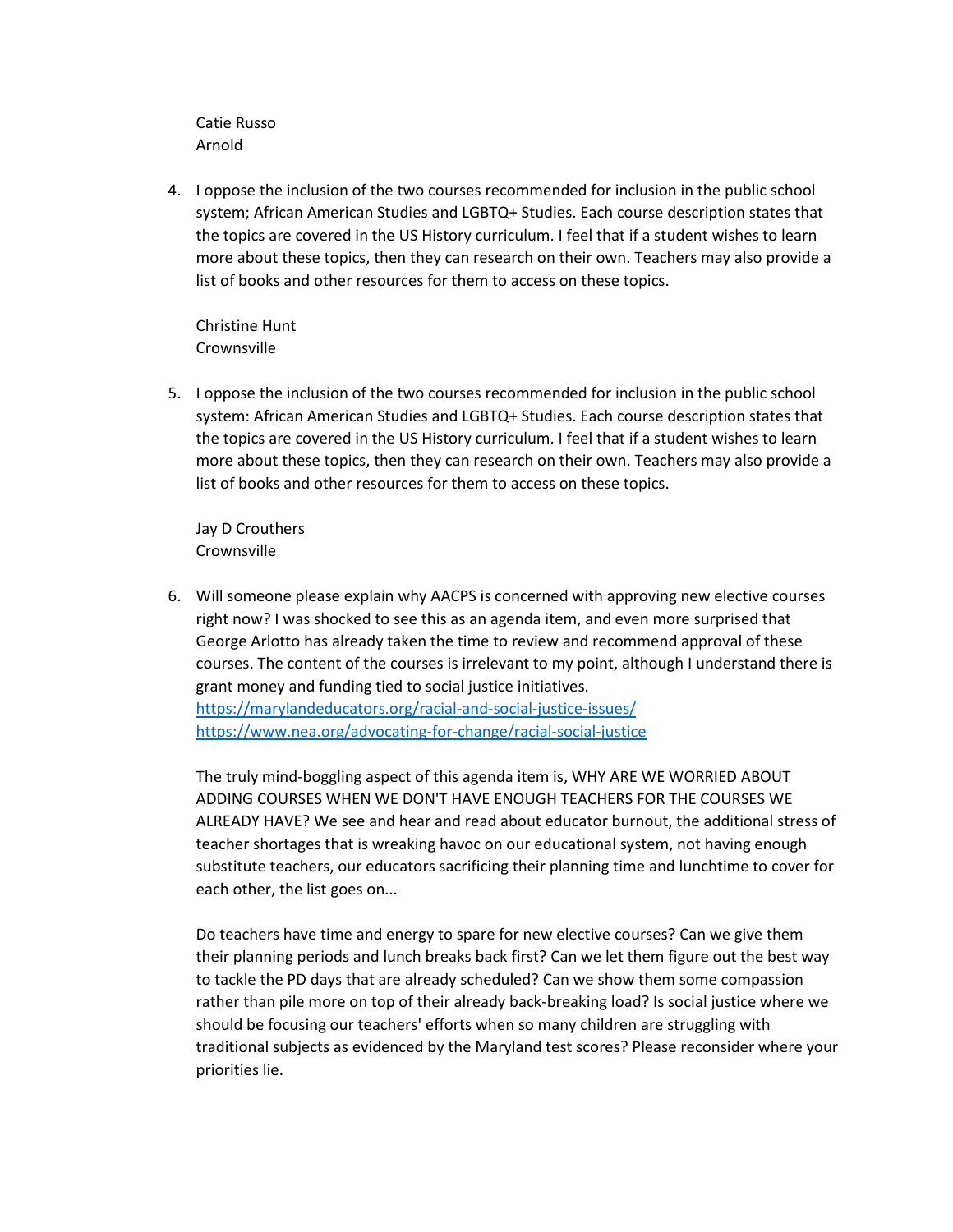Tina Belford Linthicum

7. I'm concerned about courses newly approved. After all the teaching of critical race theory and social justice the past few years, jamming down our kids' throats the idea of white privilege and white people oppressing black people, causing white children to feel like they are evil or ashamed, and black children to be discouraged due to being oppressed, it irks me to see yet one more course that is likely going to just rub salt in wounds that have just been opened. Had it not been for the massive push of Critical Race Theory being taught in schools, I would not have a problem with this class. And how will this class be taught? I anticipate it will be taught with focus on slavery and oppression. More of the same racebaiting, divisive CRT indoctrination. After everything that has transpired, why would I think any differently?

Regarding the LGBTQ+ history, AACPS has no business sexualizing our children in a HISTORY class. Children minds are very malleable; with all the focus on LBGTQ in school now, it seems that students are being encouraged to be confused about who they are, or to purposely be in conflict with their parents who believe there are only two genders. Is AACPS going to teach this in elementary school? That information is conspicuously missing from the class description sheet. Why does the class encourage students to honor and respect the LGBTQ community? This is not AACPS' job. Teaching respect for others is the parents' job.

Peggy Williams Severna Park

8. The new curriculum that is being put forth should be withdrawn immediately. LGBTQ and African American History is College Level content and should be taught as a college elective or covered in college-level sociology, psychology or political science. What is even more troublesome to me is that Dr. Arlotto has already recommended approval for these courses so that means that this has all been in the works, but the public is just being made aware of it a few days before the BOE meeting, when it's basically a done deal. This is sneaky and deceitful, along with a complete lack of transparency. It's problematic that there are "behind closed doors" decisions being made that are secretly being pushed through with a total disregard for public input. These topics are extremely sensitive and potentially divisive. Let me ask you, when will you offer a course that teaches the history of Christianity?? Can we please stop focusing on the appearance of being "Woke" and get back to basics? Now is not the time for the introduction of radical and progressive curriculum! Please consider offering courses that supplement current core classes which are required for graduation instead. The recent test scores show that students are so far behind from the lack of in person learning over the past two years. We must return to educational models that focus on classical liberal arts which aims to educate the whole person, mind, body, and soul.

Kimberly A Pratta Edgewater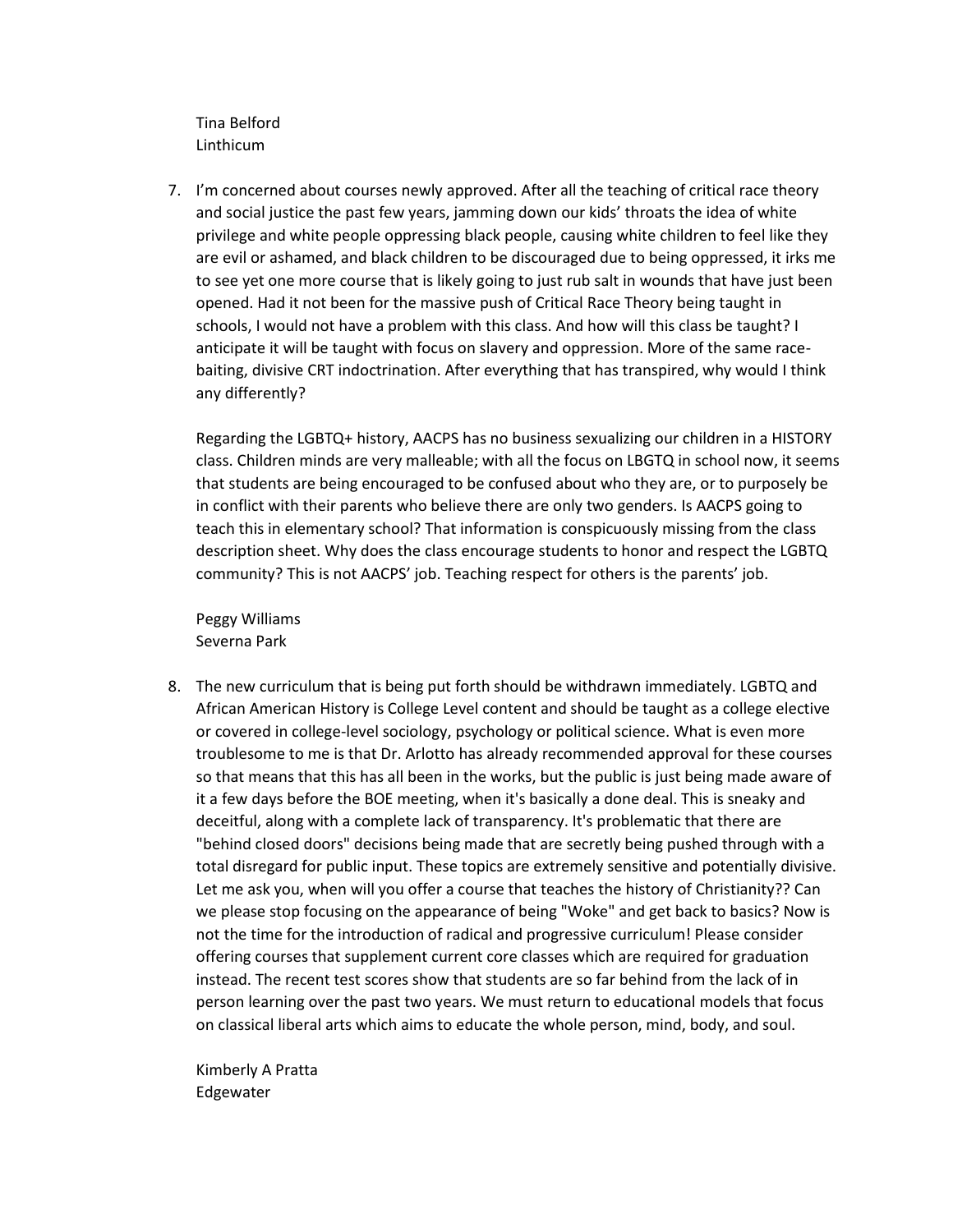#### **ITEM 7.07 – Chesapeake Science Point Charter School Elementary School Application**

1. I would love Board to consider the application submitted by Chesapeake Science Point Charter School for Elementary class, but I am oppose of their admission policy, which gives enrollment preference to CSB staff kids, current student siblings, Governing Board member children, former student siblings. When will country resident gets priority? With the preference method, we as county resident will never get the opportunity to put our kids in CSP where they can learn robotics and science.

Binayak Joshi Hanover

2. As a graduate of the class of 2021 from Chesapeake Science Point, the CSP experience remains fresh in my mind. An attendee of the school since the sixth grade I spent the majority of my grade school career within the walls of CSP and honestly, I wish it could've been longer. I would not be in the place I was today without CSP. More than the excellent staff, opportunities, and attention, the peer group I had at CSP motivated me to become the best version of myself and I know I will have them for life. The addition of a CSP elementary school will be so beneficial as now from the age of 5 students will be able to have a motivated, safe peer group for their entire school career. Looking back on it, my hardest year at CSP was 6th grade right as I came in from Hebron Harman Elementary in Hanover, MD. If I had the CSP environment and rigor from kindergarten I (as well as a lot of my peers) would have been a lot more prepared for middle school and beyond. I hope the board can look at the success of my peers and I and realize it is in their best interest to open Chesapeake Science Point elementary.

Dhruva Kothari Hanover

3. Chesapeake Science Point gives students a great advantage in their school career, by providing advanced classes combined with supportive educators. Exposing students to a diverse population of peers, imposes values of acceptance. Along with this the tight-knit community of CSP creates lifelong friendships. With the Chesapeake Science Point Elementary School, children would get earlier access to the resources which grow CSP students into educated young adults.

Raine Ingulia **Crownsville** 

4. Please allow for the elementary school for CSP to be created.

Shannon Motsco Ellicott City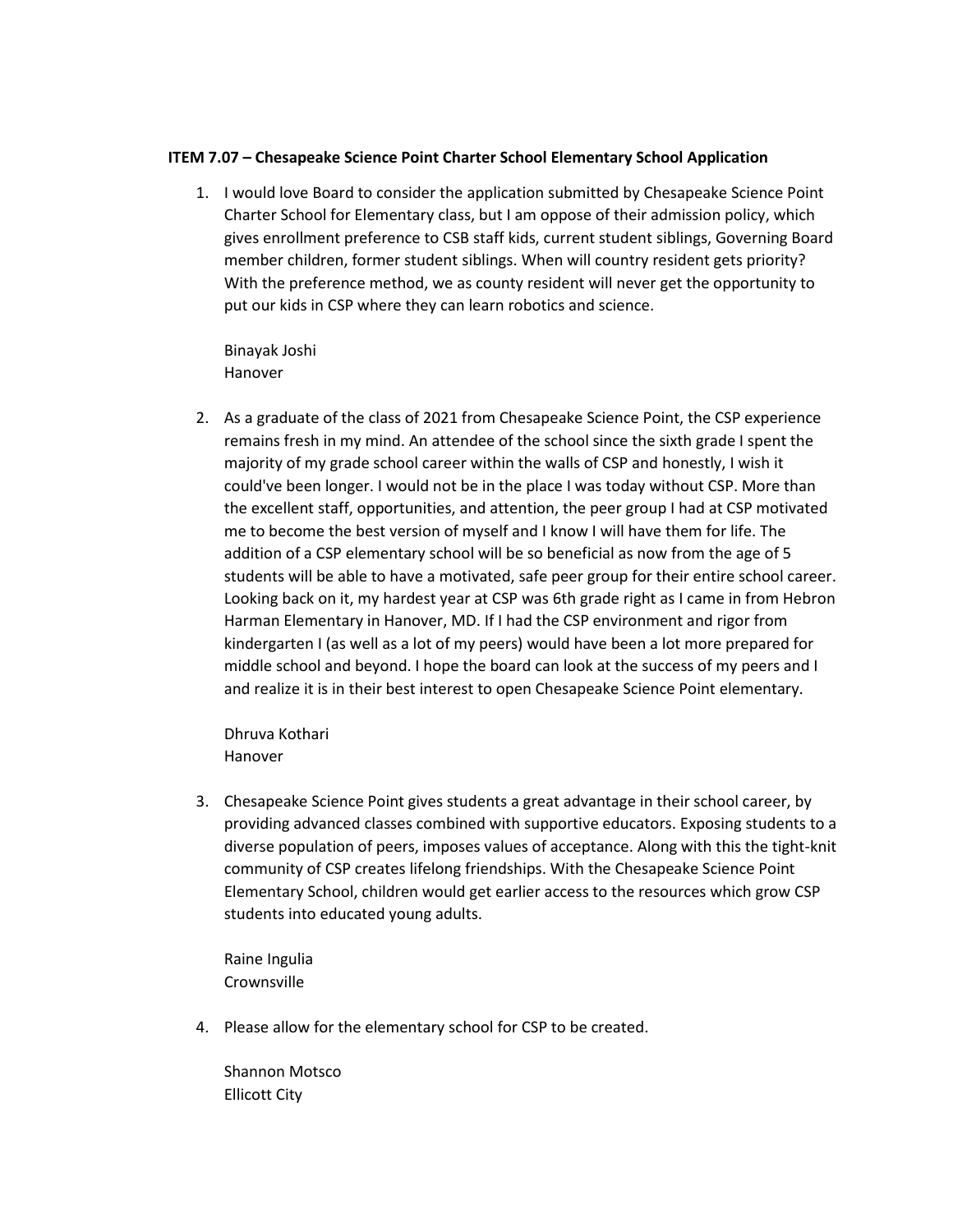5. When I was in the 5th grade, everyone would talk about how they wanted to go to CSP because of how amazing their academic curriculum is. It was considered prestigious among the other middle schools. When I enrolled it validated me as a student and encouraged me to be involved in the school. I was taught at a higher level of education than most students in the same grade as me but in a different school. At a young age CSP teaches students advanced education and offers excellent electives to help in the real would such as business and finance. CSP also offered me programs that I did not know was possible like taking college classes in school and AP classes. My love for education grew and I succeeded as a student at CSP. I joined many clubs such as the math team, science Olympiad, seaperch, robotics, and MDOT bridge. In all clubs, I went to nationals numerous times in my clubs, and learned much more about science and engineering.

With the extra curriculums, sports, and advanced education, CSP lives up to the hype of what every parents talk about. My years in CSP lead me to advance in the real world. I got accepted into many colleges that I did not ever believe I could like St. Mary's, Penn State, and Stanford. Therefore, I strongly believe that CSP ES is beneficial to the county school system. With an addition, it would motivate students at a young age.

Sarah Vo Hanover

6. Dear Board Members,

A charter school operator cannot identify a school facility until a charter petition is approved. Lack of facilities cannot be used as a reason to deny a charter petition as per the state department's recommendations. Despite these facts, CLF has identified an ideal facility at a great location, negotiated a lease agreement, and is ready to sign the lease as soon as the charter petition is approved. The report details do not reflect our efforts related to the facility.

Eric Derin Elkridge

7. We want that school to be open up please.

RAEESA BHATTI Glen Burnie

8. To whom it may concern,

I have worked with Chesapeake Lighthouse Foundation and I can truly say they are one of the best ran organizations in Maryland. The way they care for their students and go above and beyond to ensure success after High School is truly amazing to see. They are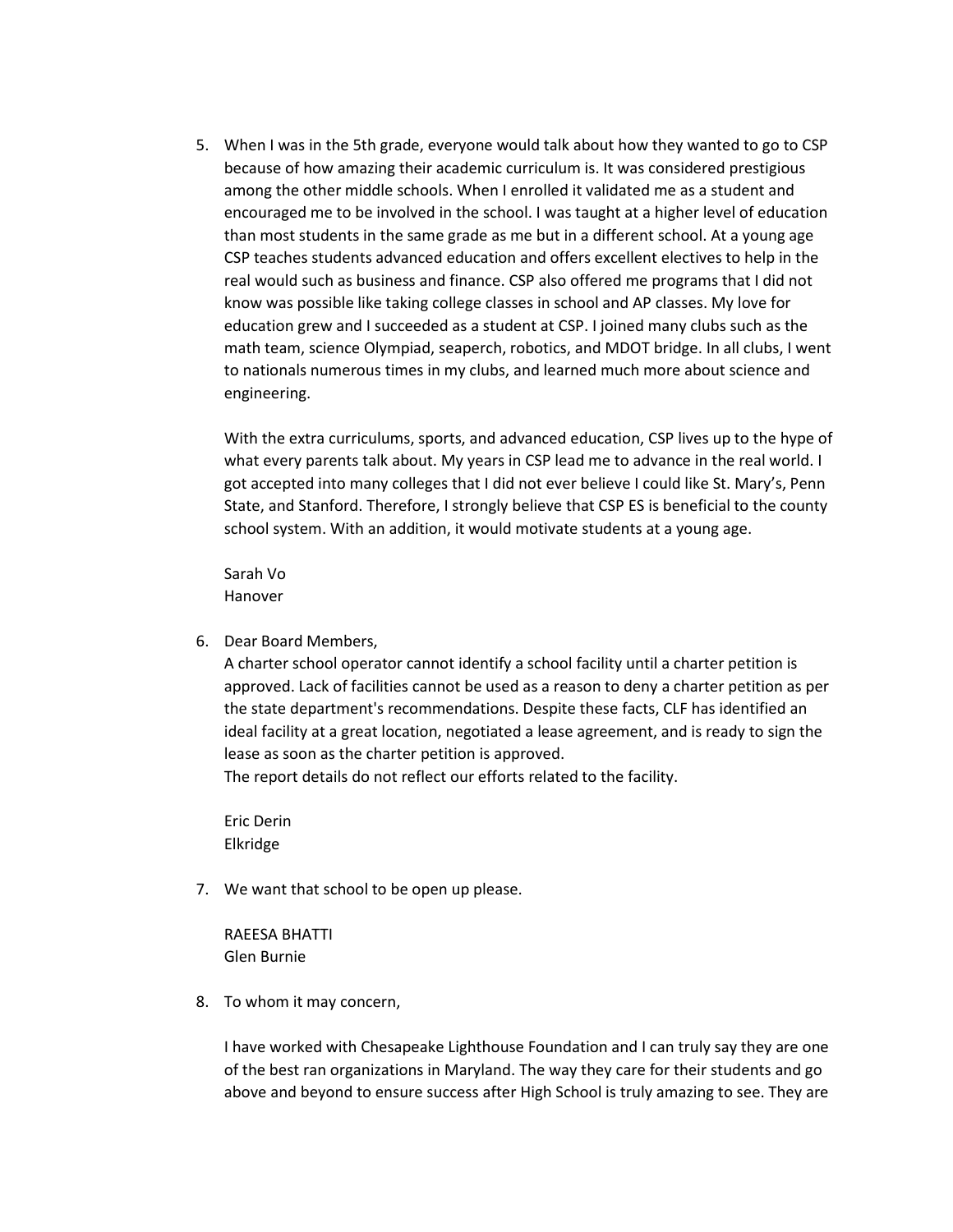always investing in their facilities which trickles down to their students and the grades speak for themselves. CSP has been instrumental in Anne Arundel County and it only makes sense to continue the success with an Elementary School specializing in IT and Robotics which is extremely important in today's world. The state of Maryland needs more Schools like the ones under CLF to truly showcase how far our kids can go when provided the right vehicle. We look forward to having a CSP Elementary in Maryland!

Thanks, Austin Eber Baltimore

9. It appears that the charter school review process in Anne Arundel County has unrealistic and unreasonable expectations of what can be included in a charter school application. It also appears that the process violates what the State dictates about what can and cannot be considered when reviewing charter school applications. The section on governance ignores the facts that CSP is ranked as the best charter school in the state and CLF is the largest charter school operator with a stellar reputation and track record, which have been explained in a reasonable fashion in the charter petition. We fail to understand why using traditional recruitment efforts are seen as insufficient methods when those same methods have proven to attract more than 700 applications year after year for only 80 available seats.

The review on instruction argues that the charter petition failed to articulate how it is different from AACPS schools. Our opinion is that our current school and the charter petition is unique in many ways, however, according to the state department's model policy guide "It is not a requirement that a public charter school demonstrate unique programming or innovative approaches". The petition clearly outlines use of cuttingedge technology and curriculum in coding, robotics, and virtual reality programs. The pedagogical philosophy is based on project based learning and extended learning, which have proven to be successful at our current schools.

Stating that Special Education and ELL staffing are insufficient without reference to student numbers at a school yet not established is pointless…

Zayn Ak Laurel

10. Chesapeake Science Point gives students a great advantage in their school career, by providing advanced classes combined with supportive educators. Exposing students to a diverse population of peers, imposes values of acceptance. Along with this the tight-knit community of CSP creates lifelong friendships. With the Chesapeake Science Point Elementary School, children would get earlier access to the resources which grow CSP students into educated young adults.

Raine Ingulia **Crownsville**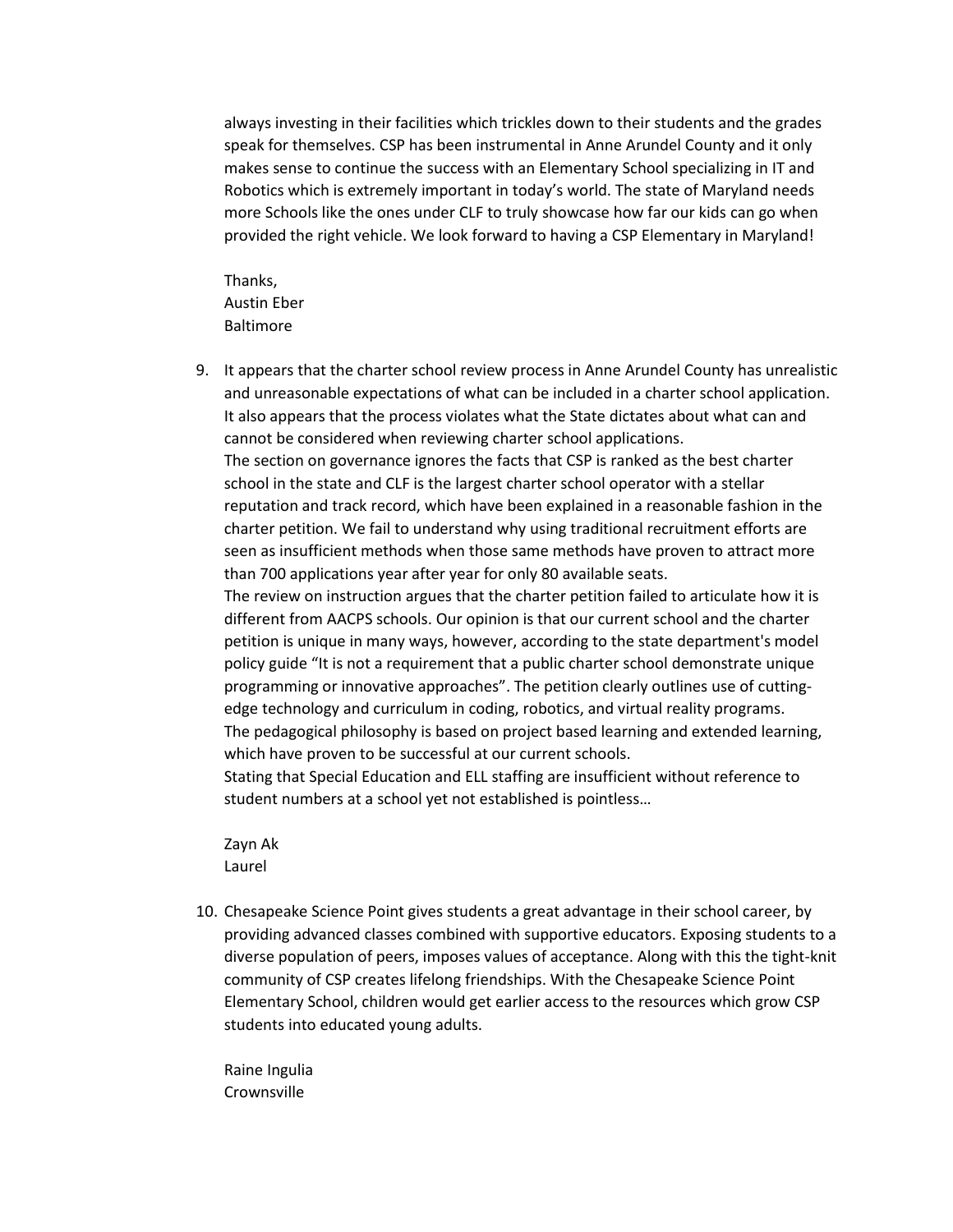11. We are in need of CSP elementary.

Alia Mahgoub Severn

12. Good Afternoon,

I would like to make a statement of support for the CSP Elementary Charter. I have lived in AACo my entire life, and have been through the AACo school system. The addition of an elementary charter school would, in my opinion, massively bolster the education system of Anne Arundel county. As someone who went to an Anne Arundel Co. Charter school for middle and High school, I can vouch for their effectiveness in educating youth and providing a positive impact on this counties school system. I live and work in AACo. and fully support an Elementary Charter school, specifically a CSP Elementary in this county. After an education at CSP, I have lead a successful graduate academic career, and now contribute meaningfully to our counties workforce as a cyber security professional. I am a top paid researcher, and thank CSP for the education they were able to provide to me. Once again, I support CSP charter schools and I urge you to vote for an allowance of the CSP Elementary charter.

Thank you, David Kravets Annapolis

13. My youngest sister goes to Chesapeake science point high school. She enjoys the challenges and the focus on STEM and being pushed outside the box. My daughter is now about to enter school as a PreK student. I could only dream of something like this for elementary schoolers. And see them achieve their full potential and such a great environment.

Lobna Babiker **Odenton** 

14. As a CSP senior who has attended the charter school for the past 7 years, I can faithfully say that the creation of an elementary school will only prove to be beneficial for future students. I look back at my tenure only to see the innumerable amount of opportunities that the school presents to students. I have multiple friends who both formerly and currently attend CSP advance to ISEF, the national science fair, with a past graduate even winning 1st place. Simply looking at the accomplishments of CSP graduates indicates just how effectively CSP cultivates and prepares its students. Previous college professors have made remarks regarding how CSP graduates handled their lab reports with significantly more ease and excellence than their peers. Another remarkable aspect about the school is its sheer diversity. Students don't realize the impact of it, but the exposure to a myriad of different cultures promotes a phenomenally healthy ideology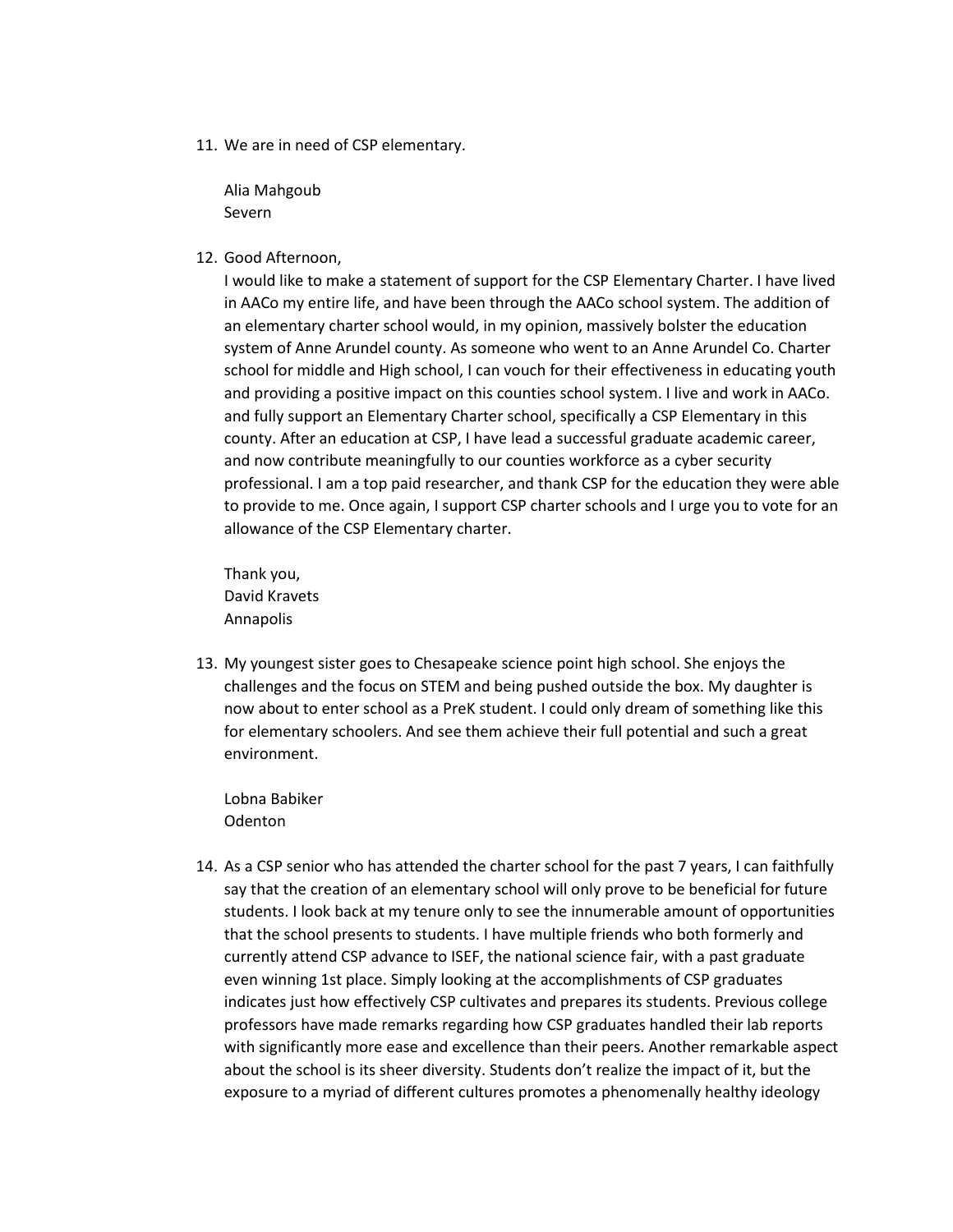towards how they perceive others which is rarely observed in most public schools. This diversity allowed CSP to produce two winning teams entirely composed of women of color in STEM at the AASHTO national TRAC Bridge Building competition. Thus far, I myself have participated in programs with the Maryland Department of Transportation on 3 different occasions, one of which being an exclusive opportunity to test and review a Sphero self-driving robot. Given these experiences, there is no doubt in my mind that an elementary school would allow children to grow indescribably in these diverse and fostering environments.

Julian Woel-Popovich Crofton

15. CSP has been a dream come true for both middle and high schoolers . They keep kids on track and hold them to high level of education. Opening a Elementary school will benefit our youngsters to have a great head start.

Hina Khan Severn

16. We are in need of CSP elementary.

Alia Mahgoub Severn

17. Last fall my son applied to attend Chesapeake Science Point. After a lottery determined who filled 74 6th grade spots for the 2021-2022 school year, my son placed 82nd...on the waiting list. If the demand for CSP is so great that the waiting list is 3 times longer than the list of those accepted, I can only imagine the level of interest for a STEM elementary school will be just as enthusiastic.

Anne Arundel County needs more school choices, not less. Let's make CSP Elementary happen. It's too late for my son, but not too late for another future mathematician or scientist.

Linda Sienkiewicz Severna Park

18. I believe that several parents will benefit from having the high quality education that CPS offers to middle and high school to elementary school. I don't have young kids anymore but I love the level of education that so far mu daughter has been getting in middle and high school.

Claudia Marcela Hatch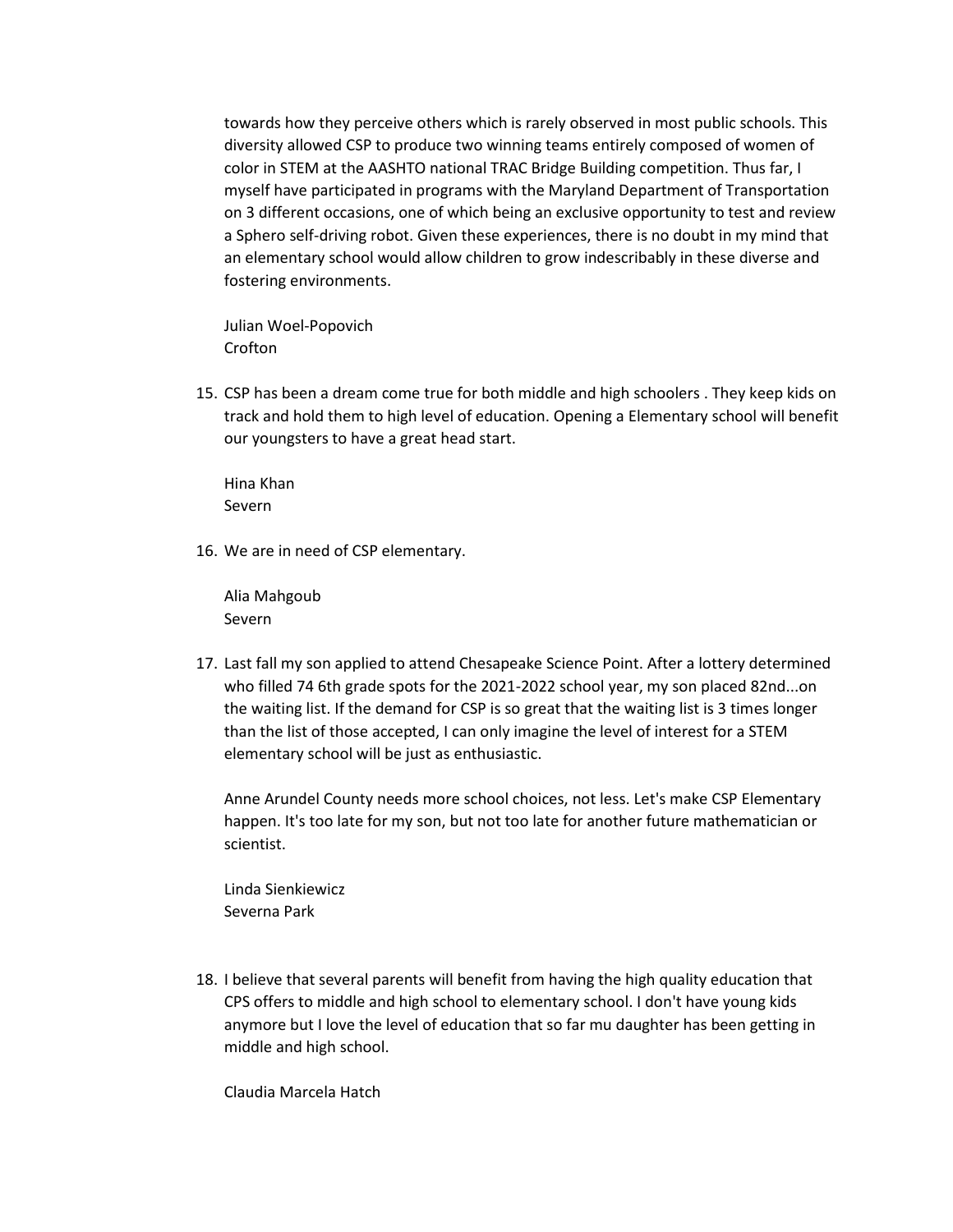#### Severn

19. It has been my distinct pleasure to work for Chesapeake Science Point Public Charter school for the past two years. Merely from an employees standpoint, this is an incredible familial school. I have consistently felt as though my coworkers have supported my needs, filled in my gaps, and encouraged my growth. This has made me stronger teacher and benefitted my students tremendously. It would only benefit AACPS and these students' futures if there was an elementary school that provided the same type of education at the elementary level.

Kelly Heyde Baltimore

20. As a former student of Chesapeake Science Point, I think that it is in the best interest of other AACPS students to open a CSP elementary school. I attended CSP from 6th through 12th grade and graduated in 2018 with a 3.5 GPA, many extra curricular activities, and some amazing memories. One thing that CSP is able to offer that no other public school in this county can, is an intimate and extremely diverse environment. I feel like the diversity in CSP helped prepare students for college and beyond as we learned about different cultures, heard different accents, etc. We are blessed to not have the same ignorance that people who have not experienced this have, making us better students, employees, and just better people. The intimate environment of the small school also has many benefits. For me, it helped me succeed in my studies. I could ask a teacher a question when I needed help, they would offer to help us on their lunch or even after school. No students fell behind and my entire class graduated on time. The welcoming and nurturing environment these teachers created for middle and high school would be especially important and successful in an elementary school, during a child's most formative years. I hope you consider opening this school, I know for a fact that it would be an amazing learning environment and benefit so many children. Thank you.

Noor Elgharbawi Hanover

21. As a mother of a young daughter and wife of an educator, I know the importance of education. In my daily role of a clinical social worker, I come across many families who aren't able to provide the specialized instruction or learning environment needed for their student. Some schools are two big, while others don't offer the special curriculum required by their child. I have always suggested alternative education avenues but many of those families do not have the funds for private education or one on one tutoring. This is where a school like CSP Elementary could be useful to provide a choose for families regardless of income. Please see the community need for such a charter school and consider CSP Elementary. Thank you.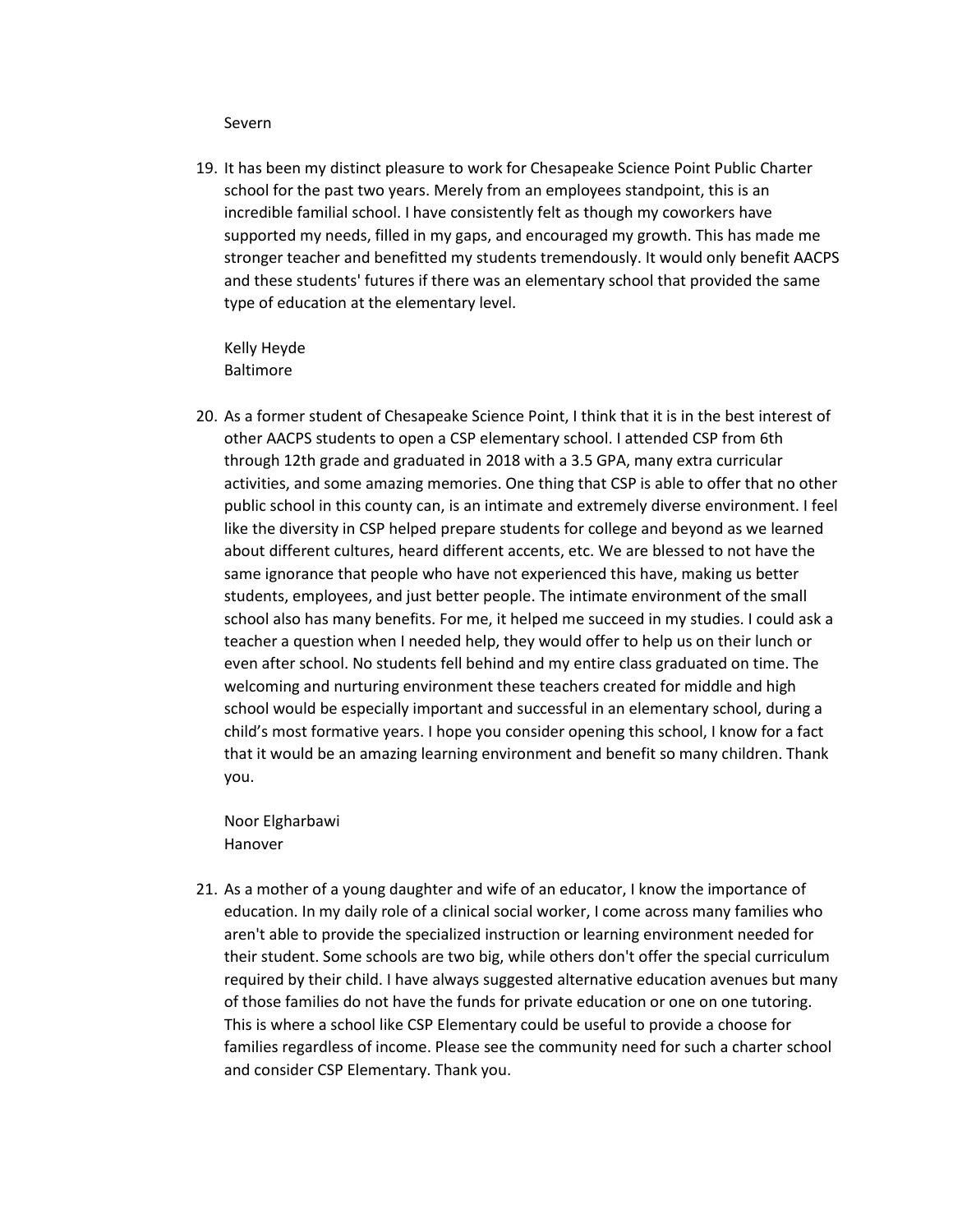Seema Vadalia Hanover

22. I am mother of three children that graduated from Chesapeake Science Point Charter School and one child already graduated from Ivy League school (Cornell University) and the other two children are presently in Cornell University. My short story is about testimony of CSP charter dedicated and professionalism of the staff, therefore I am in support of CSP Elementary.

Oluwakemi Oyemade Severn

23. I've worked for Chesapeake Science Point for the past 14.5 years. I have seen the success of the students and the relentless work of the teachers to make sure they succeed. I've also witnessed students that came to us with behavioral problems and are now well behaved and getting better grades. I would highly recommend the Elementary School.

June Calvert Linthicum

24. Having a charter public school option for elementary students will enhance the middle and high school experience for Chesapeake Science Point students. Parents should have the opportunity to apply for this option for their children, especially when their zoned schools are not meeting parents' academic expectations.

Cherisse Mays Hanover

25. My name is Glenda Washington. I am a lifelong educator and serve as the Director of Communications for Chesapeake Lighthouse Foundation (CLF). When we heard that the Anne Arundel Office of Alternative Education is recommending the Anne Arundel County Public School (AACPS) Board of Education deny the charter petition for Chesapeake Science Point Elementary, needless to say, we were all very disappointed and somewhat baffled. Why would a group of esteemed educators withhold from the children of Anne Arundel County such a great opportunity? It is well known and documented that our model works.

For 17 years our dedicated parents, staff, and students have worked tirelessly to ensure the school's success! Chesapeake Science Point Middle/High School (CSP) is now recognized as a Maryland State Department of Education Five Star school. US News ranks CSP as the most successful charter school in the state, and the best high school in the county. Additionally, our STEM Focus has resulted in numerous competitions and awards.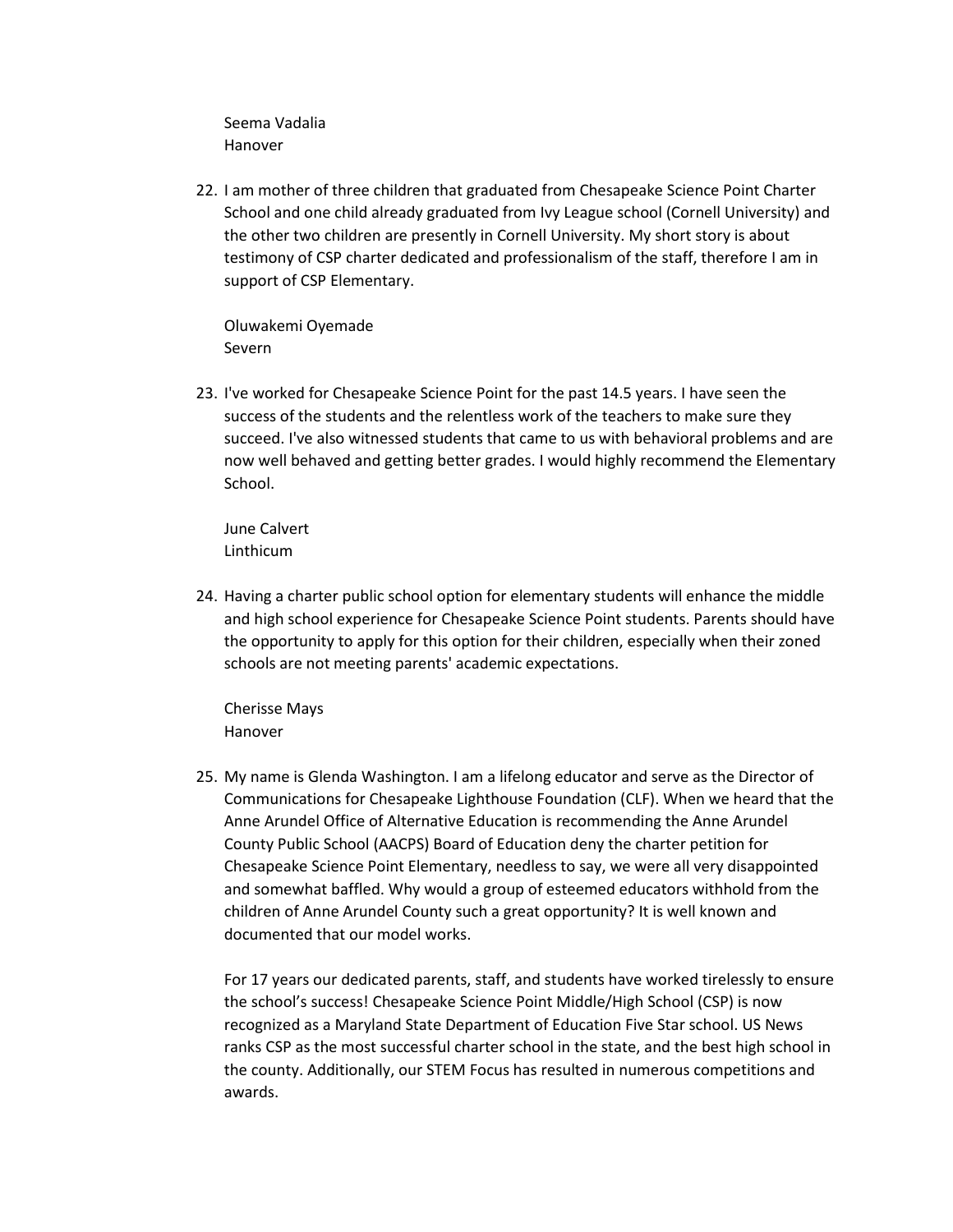This recommendation to deny this application seems nonsensical. We have not been provided feedback, of any kind, during the process and now at the very end, the feedback is very vague and antithetical to our record as an experienced, successful operator. We are therefore petitioning the Anne Arundel County Public School Board to cast a vote independent of the Anne Arundel County Office of Alternative Education and grant our application. Thank you for your consideration.

Glenda Washington Bowie

26. Working at Chesapeake Science Point with middle and high school students allows me to witness the growth and development, and unique opportunities, that CSP offers. The implementation of an elementary program would enable students to take part in these opportunities for their full academic experience with AACPS. I highly support the development of a CSP elementary program.

Mary Beth Shepherd Pasadena

27. I am writing in reference to the denial of a elementary charter school at Chesapeake Science Point Charter School. My daughter has been a student at the Middle/High School now since 2018. This school has helped her excel in so many ways. She has been on the Principal's Honor Roll/Honor Roll the majority of the time she has been at the school. She loves the small class size that allows more hands on experiences. She she's that applying to this school was the best decision has made so far for her academic career. She has had numerous colleges already trying to recruit her when she graduates in 2025.

From a parents point of view I feel that this school has been a gift. My child no longer feels left out but accepted. She's not just cruising through school like my two other children that have graduated out of AACPS schools. This school challenges her to excel and push for what goals she wants. I feel that you should reconsider your conclusion and approve for a elementary school that could help so many students.

Lori Smith-Tornkvist Brooklyn Park

28. I am voting in support of the CSP elementary school initiative. My daughter has been a student of CSP since sixth grade. The rigorous curriculum has aided in her educational growth and understanding of complex science and math concepts. In her first year at CSP she struggled to keep up and required after school support. I believe that if an elementary program was established, the CSP/Lighthouse curriculum could be better instilled in young developing minds - thus making it easier to transition to the more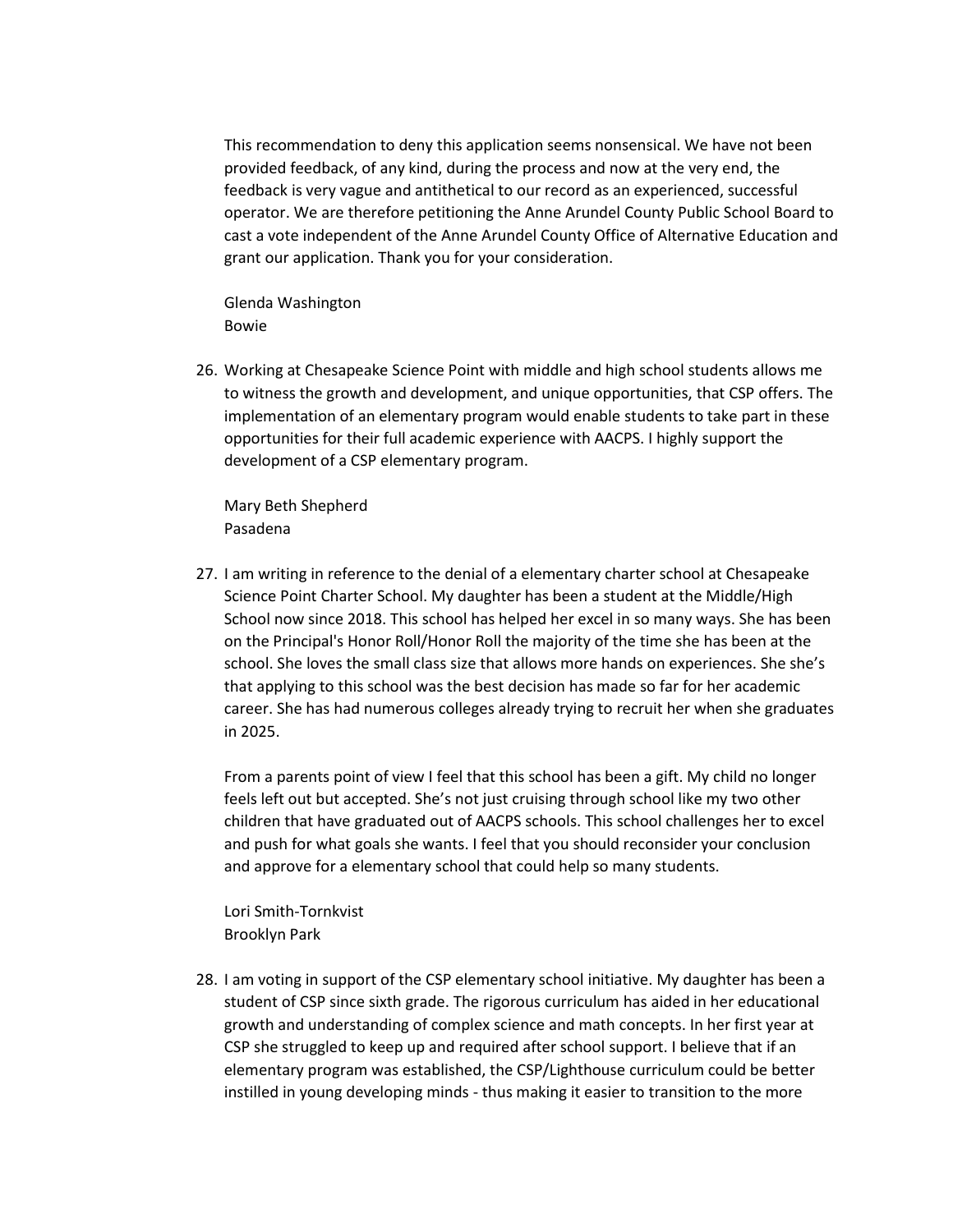complex subjects in middle and high school. CSP is a highly successful and decorated institution. It is in the counties best interest to offer our elementary students a unique opportunity to succeed and support the advancement of higher education in the state of Maryland. Please vote "yes" to a CSP elementary school.

Sarah Mouton **Odenton** 

29. My daughter currently goes to CSP. I would like for my grand children to also go to an elementary school with such great standards.

Abdelgalil Mustafa Odenton

30. I work at Chesapeake Science Point Public Charter School. I have worked at other schools and found the students in this school to be more focused on their work and better behaved.

Karen Carre Pasadena

31. My daughter goes there and loves it. Great seeing her grow. My grand daughter is about to enter school on the fall and it would be great for her to have such a similar experience.

Intesar Abdelwahab Odenton

32. These kids need a better education and CSP elementary will be the cornerstone to help prepare our children and future.

Anthony White Hanover

33. Both of my children attend/attended CSP for middle and high school. They have built lasting relationships with teachers and students. The education that they receive there is stellar and I believe that schools that offer STEM and STEAM educations help lessen the gap for women to pursue those fields. My oldest is graduating from Towson in the spring with a two degrees one in mathematics and the other computer science and it all started with Chesapeake Science Point. I can only imagine what would happen if we reached our children at an earlier age.

Rhonda Jones Severn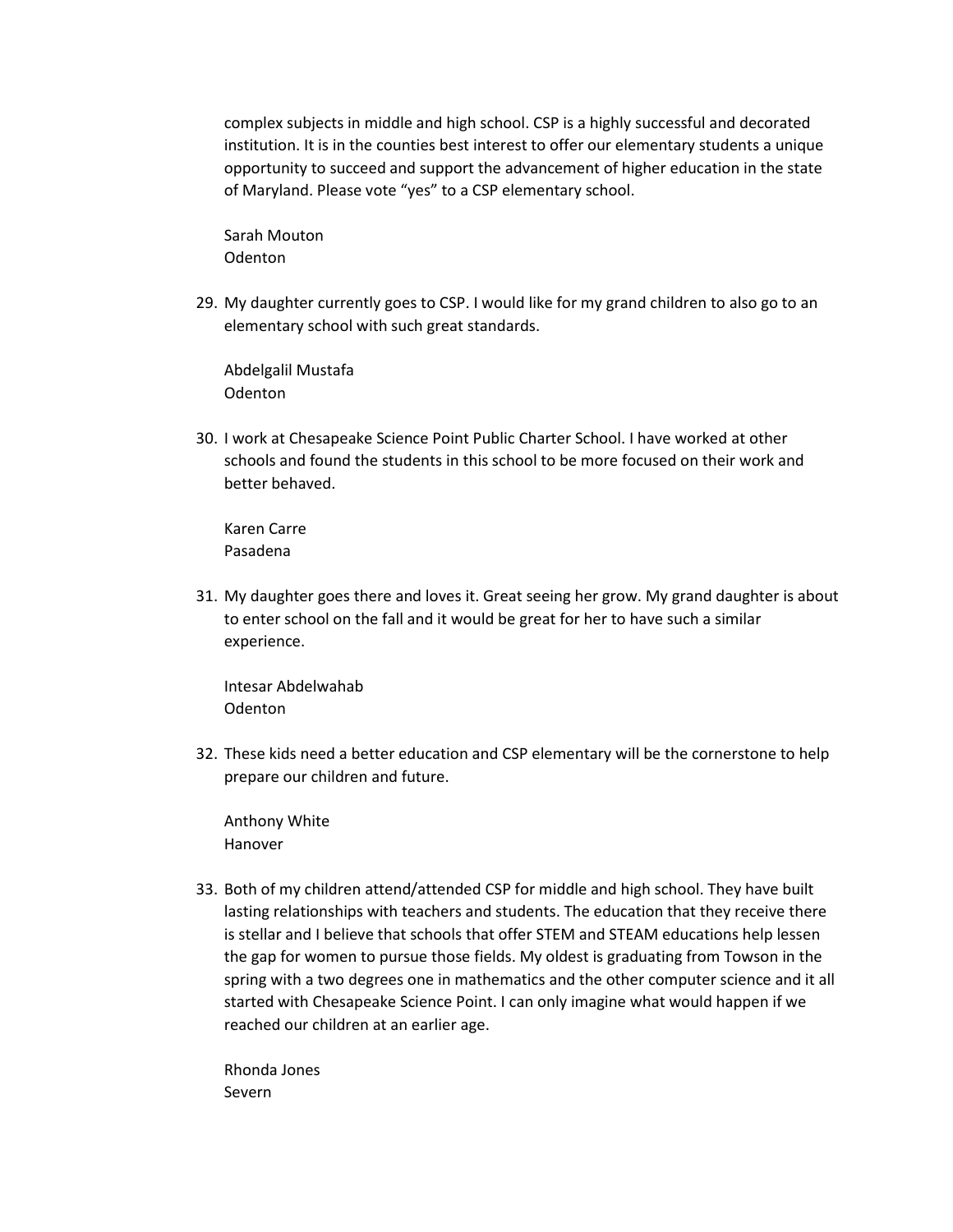34. My name is Ashish Vadalia and I have been an educator in the county for the past 10 years. Half of those years were at Meade High School, and the other half at CSP. I have served many roles in this county from classroom teacher, department chair, to even curriculum writer, but regardless my mission has always kept students front and center. CSP has become one of the most successful schools in the county and that is to be celebrated not only by the charter school or its operator CLF, but by AACPS. We at CLF listened to all of the students, and parents who have flooded your inboxes and filled public statements imploring us to open a CSP Elementary school. This level of public interest and our amazing relationship with AACPS led us to submit our petition. This board was presented with a review from the superintendents team that asks you to not approve the petition. I know there is precedence for this board to consider the merits of this petition regardless of the superintendent's recommendation, as you have done so in the past on important community topics such as safely reopening schools. At the very least I urge the board to ask the superintendent's team to reach out to CLF and obtain any supporting documentation they may need in order to delay the vote. At the end of the day a great working relationship between CLF and AACPS will only lead to the continued benefit of AACPS students.

Ashish Vadalia Hanover

35. Please unmask/make masks optional.

Thank you.

Matt L. Robison Arnold

36. It seems the charter petition review process has unrealistic expectations of what can be included in a charter school application. It also appears that the process violates what the State dictates can and cannot be considered when reviewing applications.

The governance section ignores the fact that CSP is ranked as the best charter school in the state and CLF is the largest charter school operator with a stellar reputation and track record, which has been explained in a reasonable fashion in the petition. I fail to understand why using traditional recruitment efforts is seen as insufficient when those same methods have proven to attract more than 700 applications year after year for only 80 available seats at CSP.

The review on instruction argues that the charter petition failed to articulate how it is different from AACPS schools. Our opinion is that our current school and the charter petition is unique in many ways, however, according to the state department's model policy guide "It is not a requirement that a public charter school demonstrates unique